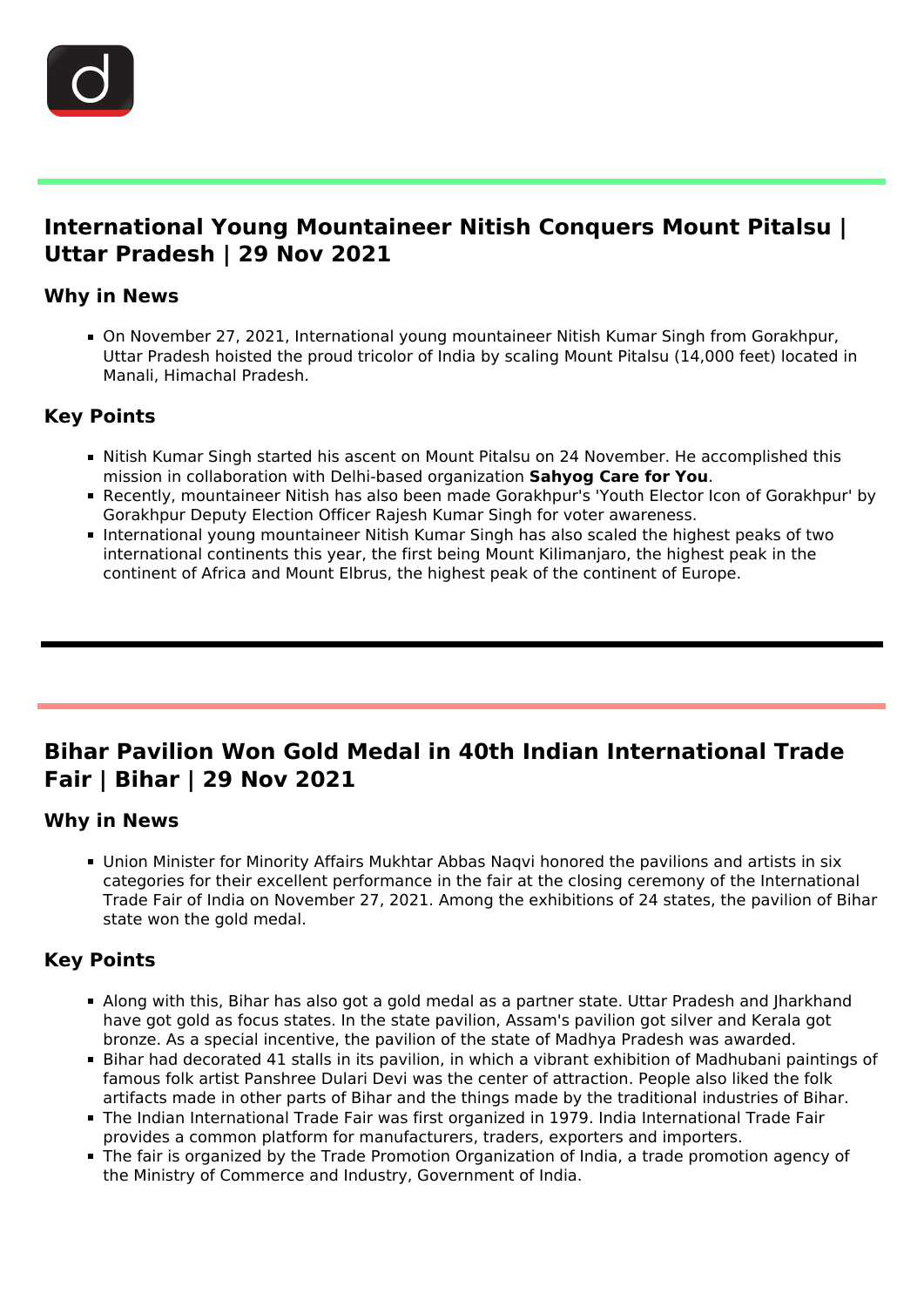## **Madhya Pradesh Pavilion Receives Bronze Medal In International Trade Fair Of India | Madhya Pradesh | 29 Nov 2021**

### **Why in News**

I

The Pavilion of Madhya Pradesh won the bronze medal at the closing ceremony of the 40th edition of India International Trade Fair at Pragati Maidan in Delhi on November 27, 2021.

### **Key Points**

- Union Minister for Minority Affairs Mukhtar Abbas Naqvi presented the medal to the state. On behalf of the state government, Deputy Chief General Manager of Laghu Udyog Nigam BN Tiwari and Electronics Development Corporation and IT Park in-charge Ajay Malik received the medal.
- The fair was also organized as a part of the newly constructed Hall of International Exhibition cum Convention Center (IECC) and the 'Azadi Ka Amrit Mahotsav' at Pragati Maidan, New Delhi from 14th to 27th November, 2021.
- This year the Indian International Fair was organized by the India Trade Promotion Organization on the theme of 'Self-reliant India'.
- In this fair, the Madhya Pradesh Pavilion was also displayed under the theme 'Atmanirbhar Madhya Pradesh'. In Madhya Pradesh's pavilion, the visitors also got an opportunity to know how Madhya Pradesh is progressing in various fields becoming self-reliant. These included topics such as physical infrastructure, good governance, health and education, economy, employment, tourism, arts and crafts, women's empowerment, skill development, MSME, smart cities, agriculture-sector and horticulture.
- Apart from this, there is also a 'Shaurya Smarak' of Bhopal as part of the Amrit Mahotsav of Azadi, which is a tribute to the freedom fighters of Madhya Pradesh. Visitors to the pavilion also got acquainted with the food, culture, music and heritage of the state.
- The past is also combined with the glorious potential of the future in the Madhya Pradesh Pavilion. The pavilion was also presenting the picture of how the Mega Skill Development Park being set up in Bhopal in collaboration with technology and ITEES, Singapore will transform Madhya Pradesh.
- Major products of all the districts of Madhya Pradesh were presented in the pavilion under **'One District - One Product'**. Kodo-Kutki processed food prepared by women self-help groups were presented.

# **Pedal Operated Maize Sheller | Haryana | 29 Nov 2021**

### **Why in News**

Ĩ

On November 27, 2021, a pedal operated maize sheller that extracts corn kernels, developed by the scientists of Chaudhary Charan Singh Haryana Agricultural University, received a design patent from the Patent Office, Government of India.

### **Key Points**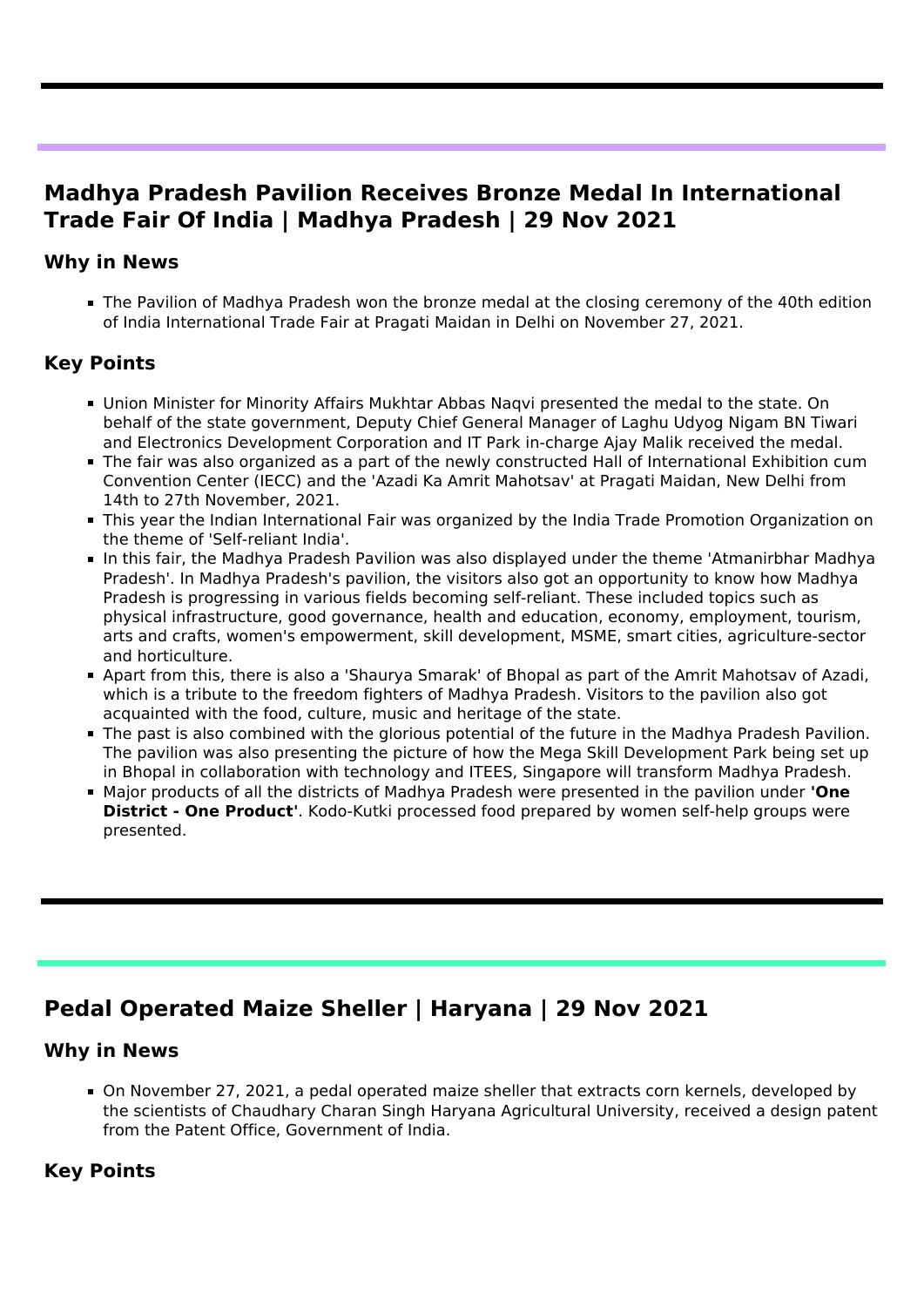- This machine was invented under the leadership of Dr. Vijay Kumar Singh and retired Dr. Mukesh Garg of the Department of Processing and Food Engineering of the college. The design application was made for this machine in the year 2019.
- The use of this machine will be very beneficial for small farmers. This will help in the preparation of maize seed, as the grain extracted by it breaks down to only one percent and its hourly efficiency also ranges from 55 to 60 kg.
- Only one person is needed to operate the modern machine and it does not have any problem of transportation from one place to another, as it weighs about 50 kg, with wheels attached.

### **Jharkhand Pavilion got Gold Medal in the Category of Focus State in Trade Fair | Jharkhand | 29 Nov 2021**

#### **Why in News**

Ĩ

Union Minority Affairs Minister Mukhtar Abbas Naqvi presented the Jharkhand Pavilion with a Gold Medal and a Citation in the Focus State Category at the closing ceremony of the country's largest trade fair 'Indian International Trade Fair' on November 27, 2021.

### **Key Points**

- The medal and the citation were received by the pavilion director Rajendra Prasad on behalf of the Jharkhand pavilion. On this occasion, he said that this pavilion put up by the Jharkhand Industries Department is a world class platform for various departments of Jharkhand and its craftsmen, artisans and businessmen.
- In these stalls, Jharkhand's Department of Mines and Geophysics was given first, Forest Environment and Climate Change second and Ranchi Smart City third. This year around Rs 20 lakh were sold at stalls in Jharkhand.
- The Indian International Trade Fair was first organized in 1979. India International Trade Fair provides a common platform for manufacturers, traders, exporters and importers.
- The fair is organized by the Trade Promotion Organization of India, a trade promotion agency of the Ministry of Commerce and Industry, Government of India.

# **Mahatma Phule Samta Award | Jharkhand | 29 Nov 2021**

#### **Why in News**

On November 28, 2021, on the occasion of Mahatma Phule's 131st death anniversary (Samata Divas), Chhattisgarh Chief Minister Bhupesh Baghel was honored with **'Mahatma Phule Samta Puraskar'** at a function organized at Mahatma Phule Memorial Samta Bhoomi, Pune.

### **Key Points**

In this function organized by All India Mahatma Phule Samta Parishad, National President of the